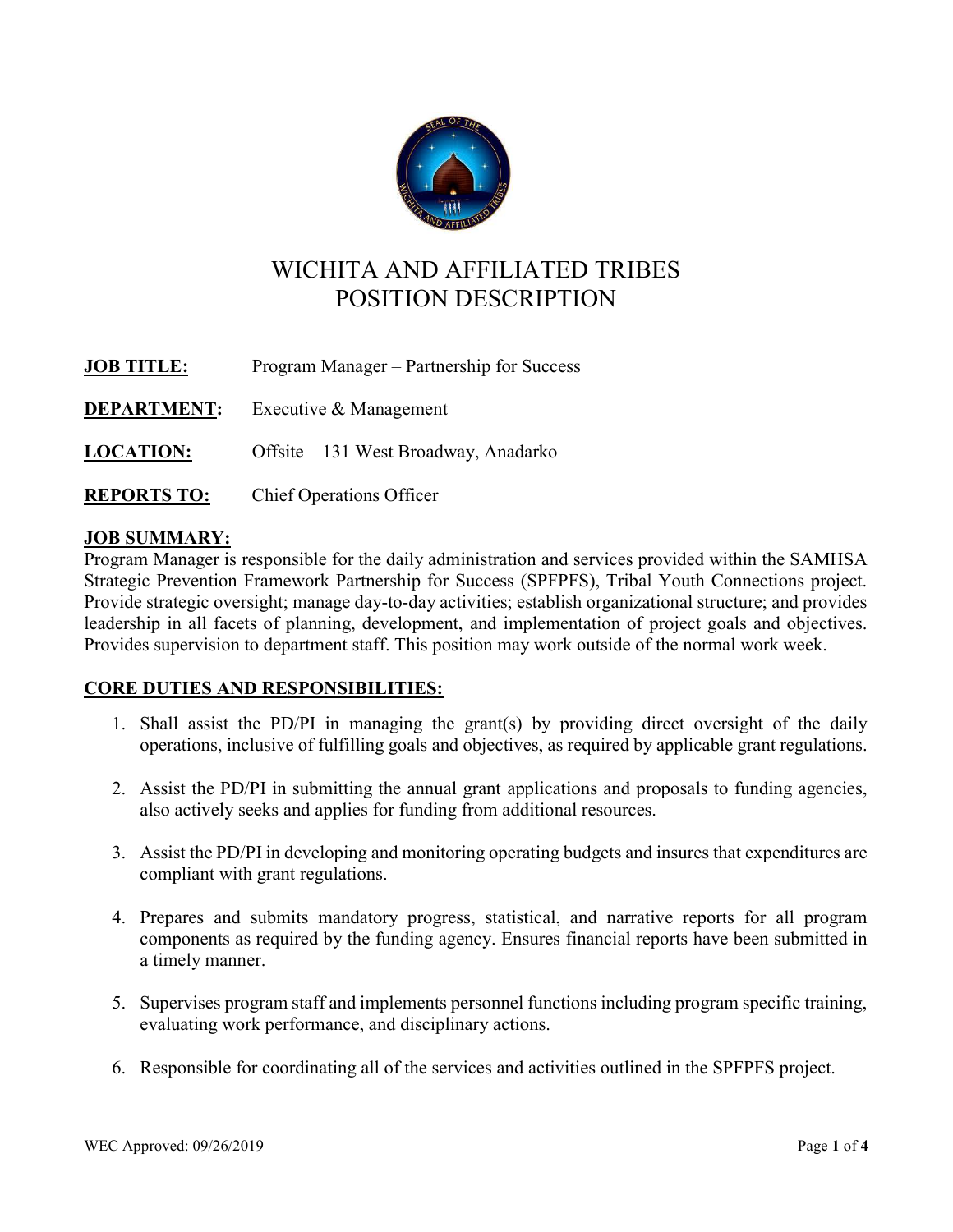- 7. Meet with all staff members to discuss and provide feedback on all of the behavioral interventions and strategies used.
- 8. Assists the PI/PD with the implementation of an Evaluation Team and Community Advisory Board, including the development of project orientation packet and materials.
- 9. Work collaboratively with the PI/PD, Evaluation Team, and Advisory Board to ensure all data generated is administered, collected, and communicated properly.
- 10. Use the review of the data generated to stay aligned with the established project and program outcomes and reporting systems.
- 11. Develop educational seminar in collaboration with Evaluation Team, Advisory Board, and agency partners. Host coalition meetings to discuss and improve the current identification and referral network.
- 12. Serves as the spokesperson for the SAMHSA Partnership for Success, Tribal Youth Connections project; serve as a liaison for program to other key agencies.
- 13. Attend and participate in community meetings, forums, workshops, when and where appropriate, to discuss the project.
- 14. Maintain and evaluate community partnership relationships and agreements.
- 15. Performs other duties related to position as necessary or assigned.

#### EDUCATION AND EXPERIENCE:

- 1. Possess a Degree in Public Health, Behavioral Health, or the Social Sciences from an accredited College or University; or have at least five (5) years of experience in project/program administration or management in a related field.
- 2. Experience in managing health promotion and substance abuse prevention. Knowledge and familiarity with substance abuse prevention, outreach, awareness, programs, and interventions.
- 3. Must have organizational skills and the ability of attention to detail. Must have the ability to organize and maintain clear and concise records.
- 4. Able to lead by example and promote employee self-efficacy.
- 5. Must easily meet the public and handle problematic situations within the scope of functioning and keep sensitive information in strict confidence.
- 6. Possess the ability to make independent administrative decisions when circumstances warrant such action and follow program guidelines.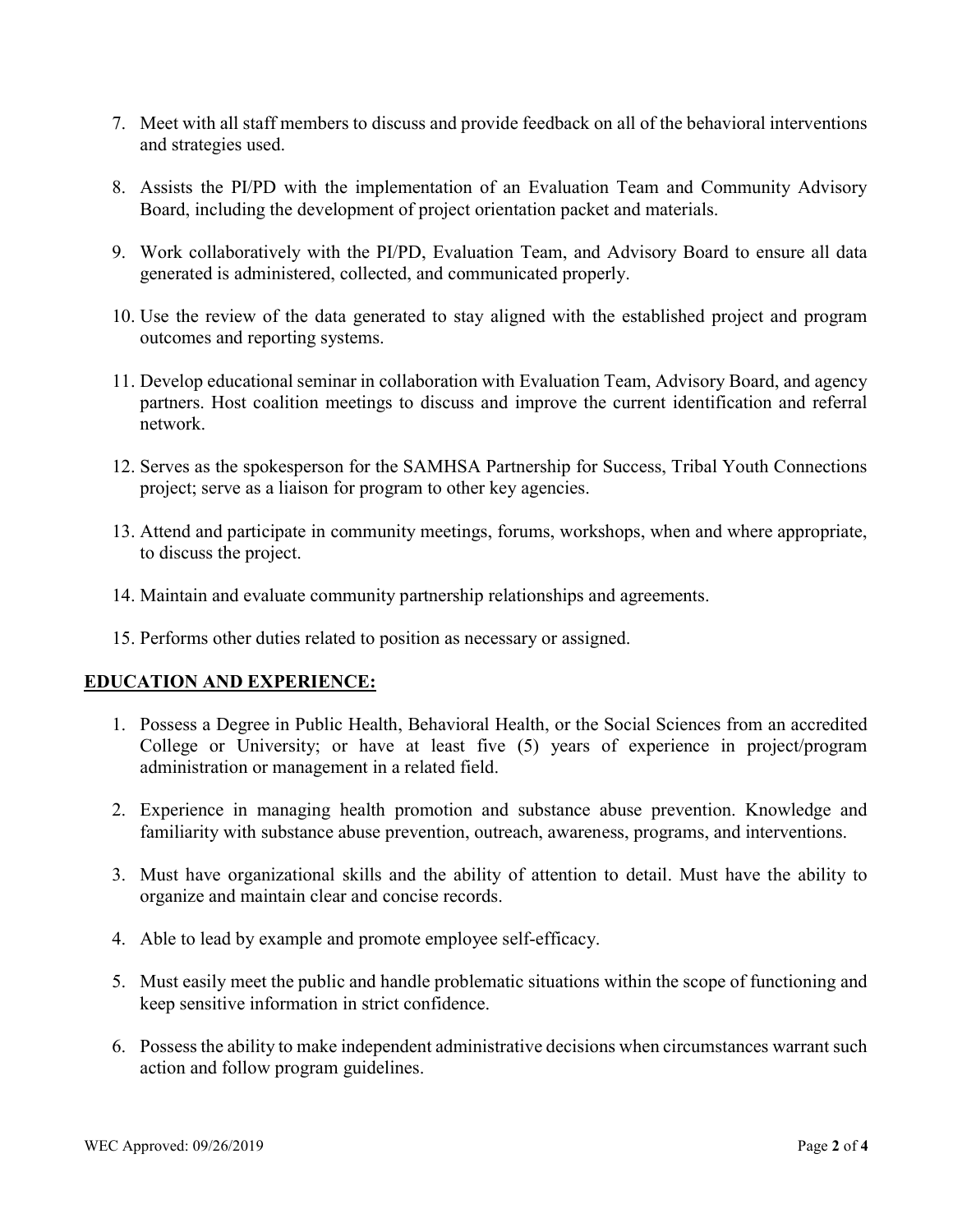- 7. Demonstrated experience in planning and building service systems, management, policy analysis and strategic thinking.
- 8. Knowledge of youth behavioral health, substance abuse prevention, and related service systems.
- 9. Must have communication skills, both oral and written, to interact with staff, officials, funding agencies, and other individuals regarding program. Ability to establish and maintain a positive working relationship with others.
- 10. Be computer literate and able to operate software for letter processing and spreadsheets.
- 11. Proven ability to work well with Indian families and children, and must have positive human interaction skills. Demonstrated ability to foster collaborative relationships.

#### WORK ENVIRONMENT:

The work environment characteristics described here are representative of those an employee encounters while performing the essential functions of this job. Work primarily in a climate controlled environment with minimal safety/health hazard potential. Sedentary, sitting, walking, occasional lifting from floor, and bending. Frequent near vision use for reading and computer use. Frequent stressful conditions. The noise level in the work environment is usually moderate.

#### PHYSICAL DEMANDS:

The physical demands described here are representative of those that must be met by an employee to successfully perform the essential functions of this job. Must be physically able to operate a variety of office equipment such as a computer, printer, calculator, copy machine, telephone, photographic equipment, etc. Physical demand requirements are at levels of those for sedentary work.

#### SPECIAL REQUIREMENTS:

Possession of a valid Oklahoma Driver's License. Subject to a background check and drug screening. Must sign a Confidentiality Agreement and abide by confidentiality regarding program. Indian Preference applies. Must be able to work flexible hours and willing to work after 5:00 PM and on weekends when necessary.

This certifies that I have read the position description and I am capable of performing all essential functions of the job.

EMPLOYEE DATE

### DEPARTMENT SUPERVISOR DATE

\_\_\_\_\_\_\_\_\_\_\_\_\_\_\_\_\_\_\_\_\_\_\_\_\_\_\_\_\_\_\_\_\_\_\_\_\_\_\_\_\_\_